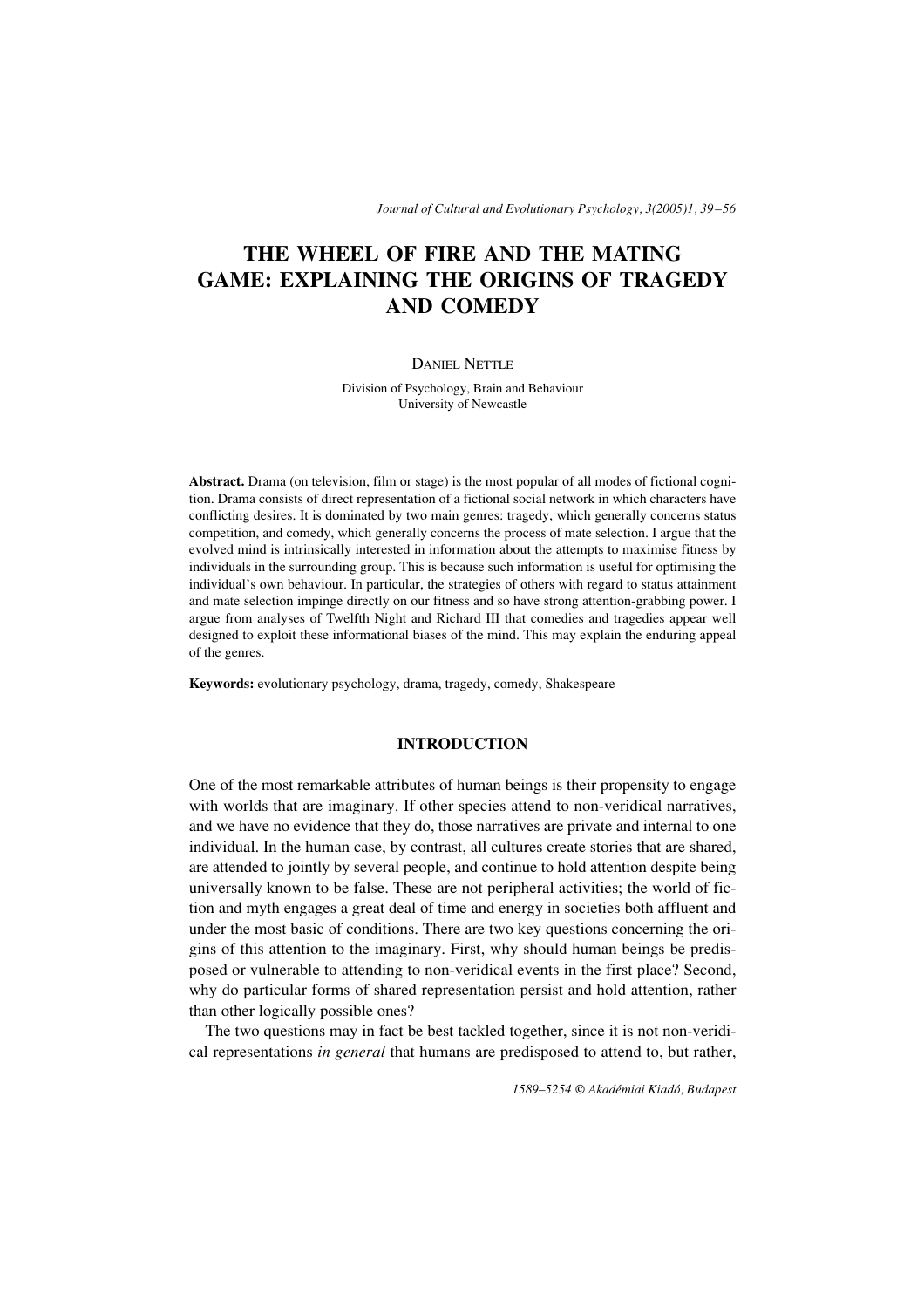particular classes of representations, that vary from culture to culture but might turn out to have some universal similarities or tendencies. Thus the central question is simply: why do we engage in the fictional cognition that we do? By fictional cognition, I mean cognition about non-veridical scenarios, represented verbally, visually or kinetically, where knowledge of the non-veridical nature does not lead to a cessation of attention.

Most literary scholarship is generally, and for its own legitimate reasons, particularist and historicist. That is to say, the questions posed are most often at the level of why particular genres of representation might have evolved, or become prominent, or been interpreted in a certain way, at specific historical or cultural moments. The explanations are generally historicist in that they refer to earlier or later artistic forms, or wider socio-cultural forces, rather than to general properties of human beings. However, such work must in fact rely on a tacit universal psychology, even if this is never made explicit. This is because the maintenance, destruction and reinvention of artistic genres, and the reinterpreting of life in art, are all done by networks of minds. These minds cannot be conceived of as passive blank slates, since if they were there would be no reason at all for culture to evolve in one way rather than another. Minds must be active reshapers, reinterpreters and ignorers, or all cultural change is meaningless drift, and a dramatic form consisting of long strings of numbers read out by a single actor could become just as popular as a Christmas tearjerker. Thus, as Claude LEVI-STRAUSS once observed, when we talk about culture, the mind is there like an uninvited guest; not mentioned but necessarily present .

In recent years, a paradigm of Darwinian literary and artistic studies has begun to emerge (CARROLL 1995, 1999; GOTTSCHALL and WILSON 2004). Much of the work has dealt with specific genres and periods – romantic fiction (WHISSEL 1996) or Homeric epic (GOTTSCHALL 2001), for example. However, the common feature is a commitment to strengthening and making more explicit the universal principles based on the evolved mind that all human beings share, within which particularist and historical studies of the arts must be nested.

As regards the central question of why fictional cognition exists, a spectrum of different approaches has been taken. Broadly speaking, this spectrum is defined by the utility to the individual or group that imaginary representations are assumed to have. At one end of the spectrum is the idea that attending to fictional narratives directly enhances fitness is some way. The candidate benefits that have been proposed involve the generation of group solidarity (ROEDERER 1984), the opportunity to display and assess mate choice characteristics (MILLER 2000), and the transmission of social and behavioural norms (WILSON 2004). It is likely that art at various times fulfils all these functions, though whether art should be considered an adaptation for any of these, rather than a human propensity that can be exapted to all of them, remains an open question.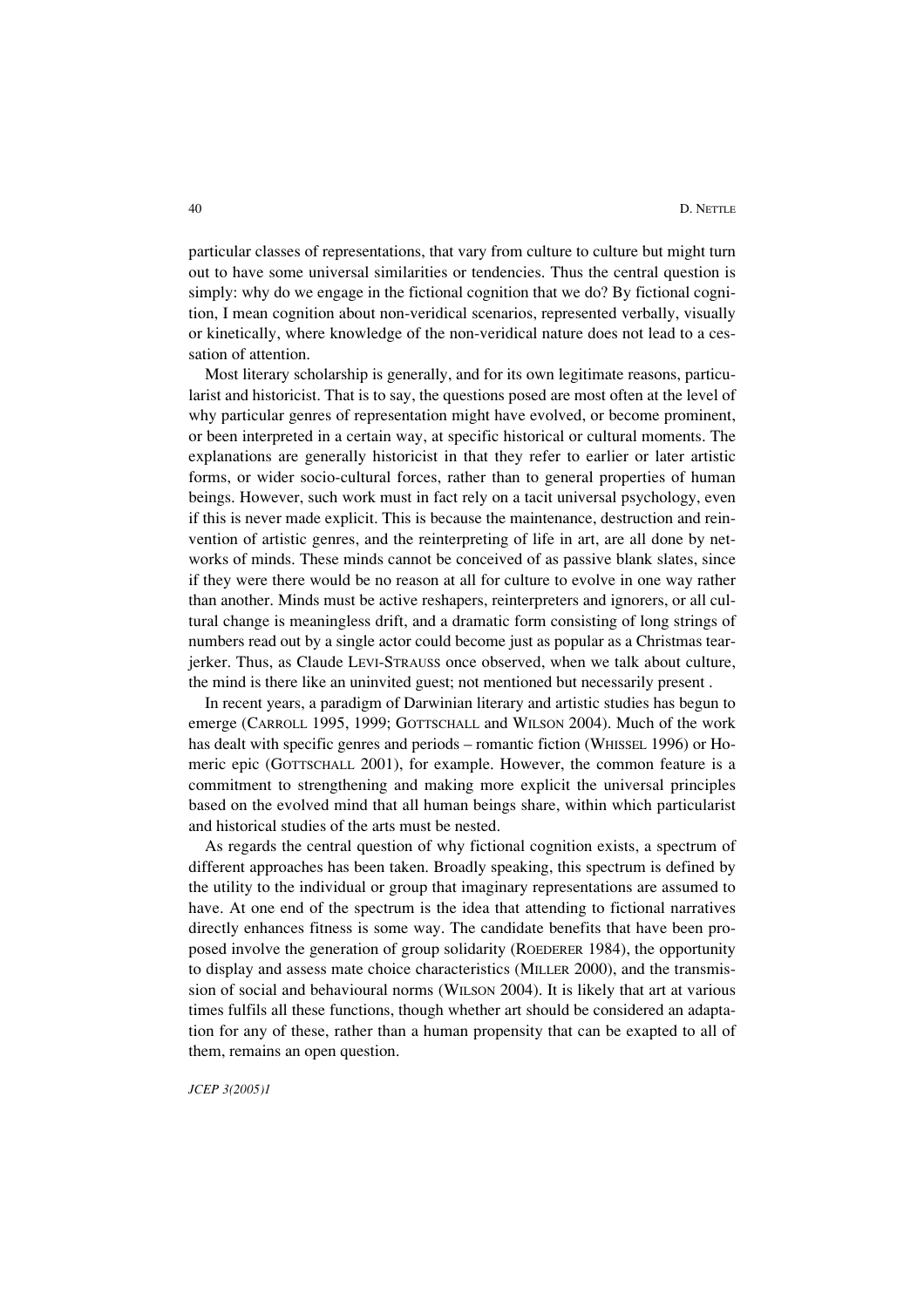At the other end of the spectrum are memetic approaches, in which the imaginary narratives are conceptualised as "memes" or replicators in their own right (AUNGER 2000). These "viruses of the mind" piggy-back on the fact that humans transmit information socially from one individual to another. The capacity to do this, it is argued, originally arose in order to transmit useful information, but non-veridical memes that were effective at getting transmitted crept in and proliferated, whilst those less effective gradually disappeared. It makes no sense under this conceptualisation to ask what the fitness benefits to humans are of entertaining fictional memes in their brains. Rather, their mental space is parasitised by non-veridical representations that are furthering their own reproduction, not that of their hosts.

All Darwinian approaches, however, predict that genres of fictional cognition will adapt themselves to the architecture of the minds through which they must be transmitted. If they are parasitic memes, those that endure will be those best able to compete for representational space in minds (DENNETT 1990). If they are mating displays or transmitters of social norms, then it is still the case that those which can best sequester attention and memory from human minds will be those which proliferate and endure. So all approaches predict an adaptation of artistic forms to the structure of the human mind. This means that the Darwinian programme in literary studies can proceed to some extent without a definitive resolution to the question of how the persistence of art itself is to be explained.

The aim of the Darwinian programme in may ways shares much with classical structuralism (GARDNER 1972; LEVI-STRAUSS 1967), which also aimed to explain patterns of myth and culture in terms of the mind. The difference is, however, that structuralism's model of the mind consisted only of formal operations (specifically, the mind was organised in terms of binary oppositions). This is a very under-specified mind that could generate pretty much any content, and yet at the same time is too rigid to generate the ambiguity and openness typical of human meaning (BAR-THES 1974). The mind viewed from evolutionary psychology, by contrast, is endowed with innate domain-specific *content,* and a myriad of different reasoning modes (TOOBY and COSMIDES 1992), so it could in principle provide richer explanation of observed cross-cultural regularities in the content of the arts.

This paper concerns the evolution of the dramatic mode of fictional cognition, and in particular, the comic and tragic genres (section 3). However, I will begin by discussing what we know of the adaptive problems that human minds are designed to solve, which allows some predictions to be generated about the types of fictional representations which might be most effective at getting themselves noticed. As a result of this, I will argue that the deep appeal of the dramatic mode, and in particular comedy and tragedy, is easy to explain. Thus, once such a form had arisen, it is no surprise that it rose to cultural pre-eminence and endured for so long. Analyses of one comedy (section 4) and one tragedy (section 5) are given in support of these contentions.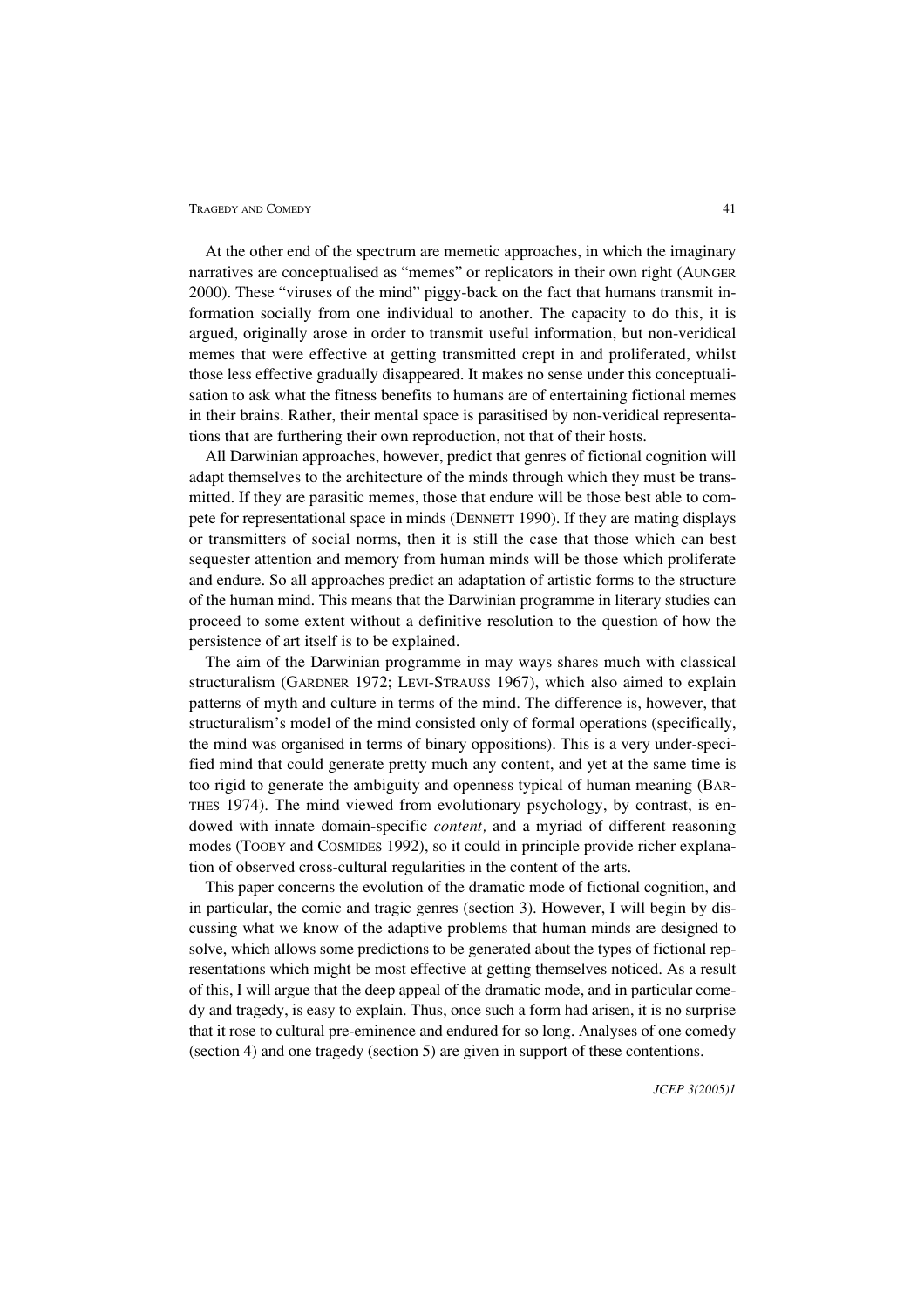### **PSYCHOLOGICAL FOUNDATIONS OF DRAMA**

He who understands baboon would do more toward metaphysics than Locke – *Charles Darwin*

Human beings belong to the order of primates. They are often characterised as the exceptional primate, which obviously they are in terms of language, culture and so on. However, human beings are not aberrations; in many ways, they are merely the most clear or extreme example of tendencies that characterise the whole order, and especially the monkeys and apes. Primates, for example, have relatively large brains. This tendency is increasingly marked from prosimians up through New and Old World monkeys to apes. We stand not as an exception, but as the summit of a tree. Another essential characteristic of most primates is their sociality (DUNBAR 1988; SMUTS et al. 1987), with most species living almost all their lives in groups of a handful to a few dozen individuals. Again, the tendency becomes more marked up through the order and culminates in us.

Primate social groups have special characteristics that differ from, say, the social groups of bees and ants. Bees and ants are locked into hereditary castes dictated genetically and regulated physiologically. Primate groups, by contrast, are much more dynamic. Individual animals have places within a status hierarchy that determines mating and resource holding, but this hierarchy is constantly renegotiated through behaviour. Status may be achieved by direct physical dominance, through the formation of coalitions based on reciprocity, or through piggybacking on the dominance of kin. Status is desirable to achieve as it determines access to food and, most importantly, the likelihood of reproduction. Low ranking individuals can suffer considerable physiological stress (KEVERNE, MARTENSZ and TUITE 1989).

Within primate societies, "cliques" and "groups" can be distinguished (KUDO and DUNBAR 2001). The group is the total number of individuals that travel, feed or sleep together. Cliques are smaller sets of individuals within this who have stronger than average direct relationships with each other. The total group is tight; any two individuals in a group can usually be linked either directly or by one remove; either they are in a clique with each other, or they are in a clique with someone who is in a clique with the other. The "social glue" that holds this intricate arrangement together is grooming. Wild primates spend up to 20% of their time going through each other's fur, removing parasites (DUNBAR 1993). Subordinates groom superiors, alliance partners groom each other, kin are tended, potential mates flirt, outcasts go ungroomed.

One consequence of the flexibility of primate social systems is that you need to keep track of a lot of social knowledge. A bee can *smell* who is a worker and who a drone; a monkey has to *remember* who is dominant and who subordinate by close observation of who has been grooming who. A bee knows who has the right to reproduce and who not, because only the queen has, and her physiology is an indelible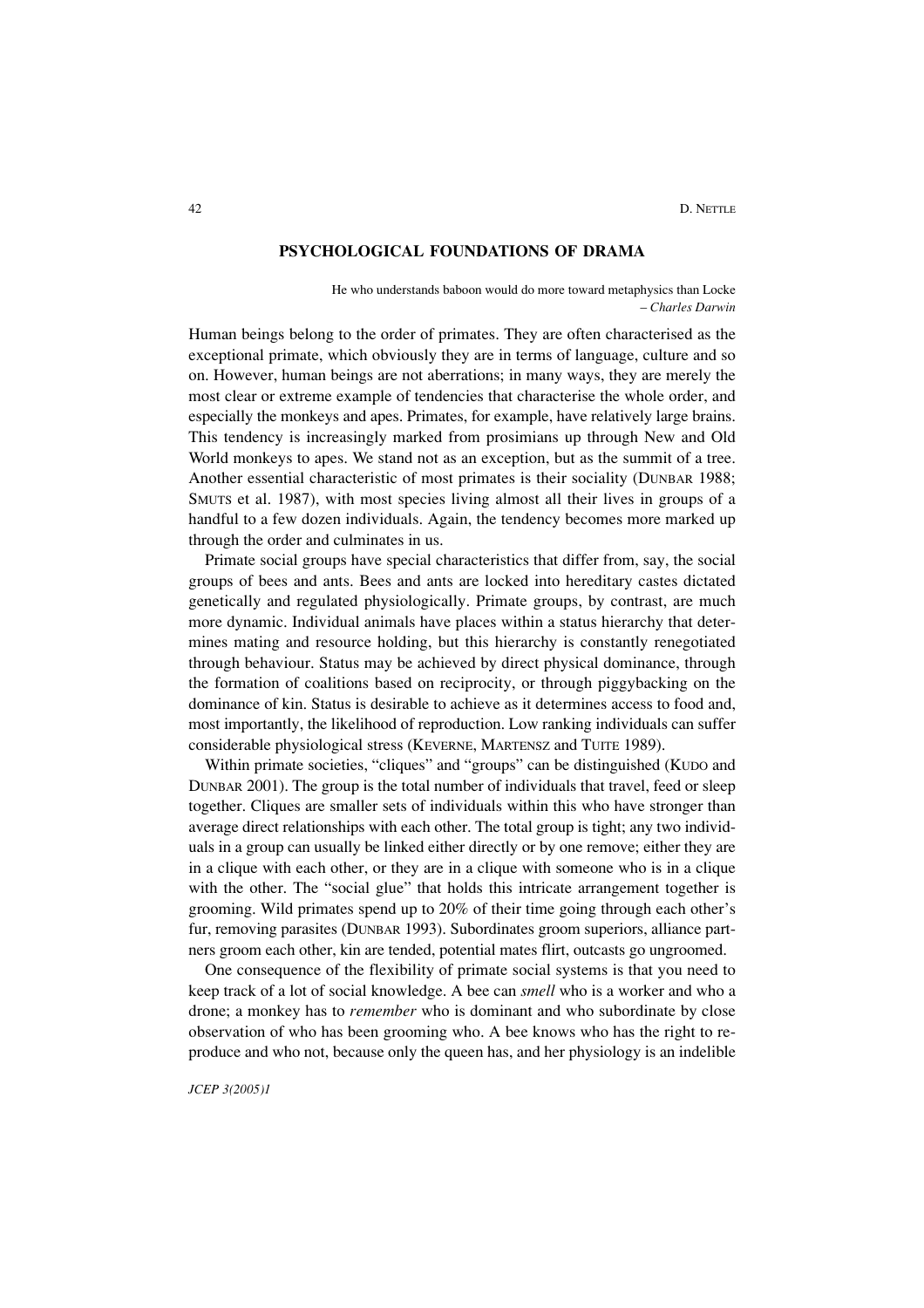mark; a monkey has to work out, negotiate, remember. Since primate rank is not entirely hereditary, life contains vicissitudes, including the possibility of rising to dominance, and the risk of falling from it, all contingent, all dependent on one's own behavioural decisions and the reading and remembering of the behaviour of others. It follows from this that the larger the social group a primate lives in, the more complex the psychological task it needs to perform to behave in an adaptive way. This is because as the group size increases, the number of relationships one needs to observe and keep track of rises exponentially.

Robin DUNBAR has shown that, across primate species, the larger the social group, the larger the relative size of the neocortex, the "higher cognitive" part of the brain (DUNBAR 1993; KUDO and DUNBAR 2001). More social information to track demands more computing power to do it, even at the evolutionary cost of laying down more cerebral tissue, one of the most metabolically expensive tissue types we have in our bodies (AIELLO and WHEELER 1995). And humans have the largest neocortices of all, suggesting what common observation shows to be true, that our nature is to live in large and complex social formations. One consequence of this fact is that observing social interaction within a group (seeing who is with whom and what they are doing together) is inherently attention-grabbing, well-remembered and salient.

As Dunbar has cogently argued, social groups as large and complex as ours would be very difficult to keep track of by grooming relationships alone. To directly observe all the pairwise grooming relationships amongst even a modest hunter-gatherer band would take a lot of time, and to groom or be groomed by every other individual even more so. But human beings have language. We can *share* social information. "X is trying to curry favour with Y, so Y will cooperate in supplanting your father Z", we can say. This has the double advantage of quickly disseminating useful information, and of creating a reciprocal bond between speaker and hearer, which is itself a kind of coalition that may come in handy later. Language binds us together as grooming binds monkeys and apes (DUNBAR 1993).

Place a group of monkeys or apes in a room together, and if they do not fight or mate they will groom each other. Repeat the same experiment with a group of people, and if they do not fight or mate, they will talk. And DUNBAR's observational studies suggest that they will talk overwhelmingly about the social worlds they inhabit (DUNBAR, MARRIOTT and DUNCAN 1997): people they know in common, the behaviour of other individuals, their own relationships. Technological, institutional, philosophical or aesthetic matters may intrude, but most natural conversations will soon return to the social network within which all of these other activities are embedded. For monkeys and apes, grooming releases the body's endogenous opiates, which is why they find it so rewarding (KEVERNE, MARTENSZ and TUITE). In humans, it seems that language may have sequestered this mechanism; we like nothing better than a good conversation.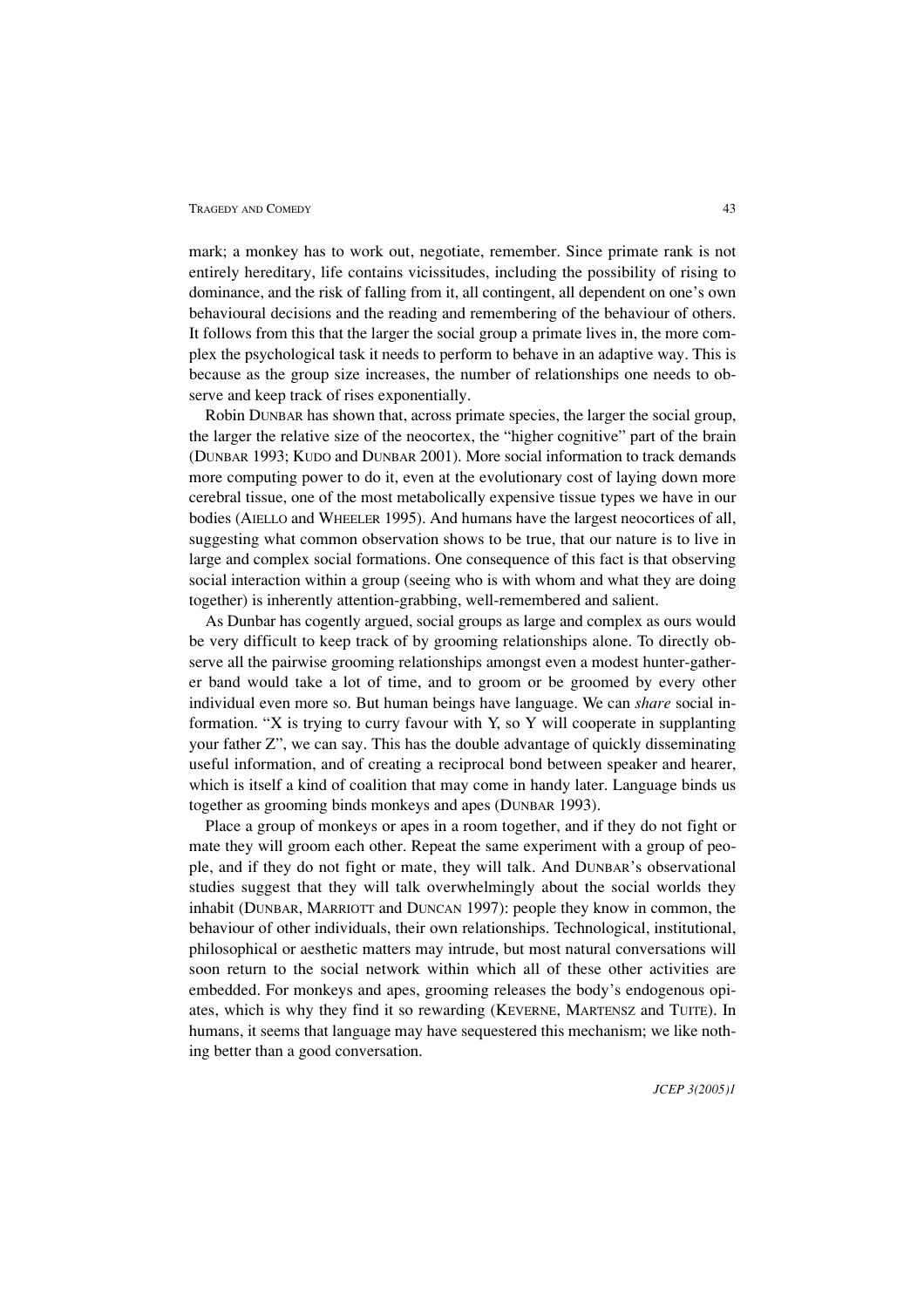Conversations, then, are activities we are inherently motivated to seek, for good reason to do with our evolutionary past. Any activity which could mimic the relevant features of a really good conversation would be extremely potent at capturing our attention. Good conversations are proto-typically concerned with exchanging information about the vicissitudes of relationships within a small social group.

The foregoing paragraphs lead to very simple predictions. Evolution will have provided us with cognitive mechanisms or biases towards observing and tracking the behaviour of others within a social context, and attending strongly to information about such behaviour that might be given to us by third parties. We should find people-watching and gossip intrinsically rewarding Thus any fictional cognitive activity which involved (a) direct observation of key interpersonal behaviours (for what "key" might mean, see below), and/or (b) shared information about social group motivations, deceptions and coalitions should strongly and persistently engage attentional mechanisms.

Conversations are only interesting to the extent that you know about the individuals involved, and your social world is bound into theirs; as their distance from you increases, the interest level declines away. Fictional social cognition, which is based on invented individuals, has to compensate for this effect somehow. One way is for it to be not just a simulacrum of ordinary social cognition, but an *intensified* simulacrum. That is, the content of the cognition has to be at the maximum interest level possible in order to hold onto receiver attention, equalling or even exceeding the most attention-worthy aspects of real life. This is like the "supernormal" stimulus effect in animal behaviour. An egg elicits nesting behaviour from a female gull; a football elicits an abnormally strong nesting reaction (TINBERGEN 1951), even though eggs as big as footballs do not actually exist.

What does this "supernormal conversation" hypothesis predict more particularly? We have stated that human beings evolved in small, tight knit social groups in which one person's opportunity to maximise fitness was closely bound up with the attempts to do so by all the others. Much conversation thus typically concerns behaviour by other people in our circle in relation to their attempted maximisation of their biological fitness; their illness, health, mating, rises and falls in status and coalitions and so on. The more extreme the fitness stakes, the greater the interest level. Betty going shopping is a lot less interesting than Betty leaving her husband for another man, because its effect on her fitness is much more significant, and, in a small-scale society, it would have a likely effect on *our* fitness, because there weren't many other mates to choose from, and the individuals involved were likely to be our allies or kin.

We would thus predict that as the fitness-change stakes go up, the attentiongrabbing power of a story would increase. In particular, we should be especially interested in attempts by others to sequester scarce social resources. The key social resources in any primate society are status and mates. Members of both sexes, but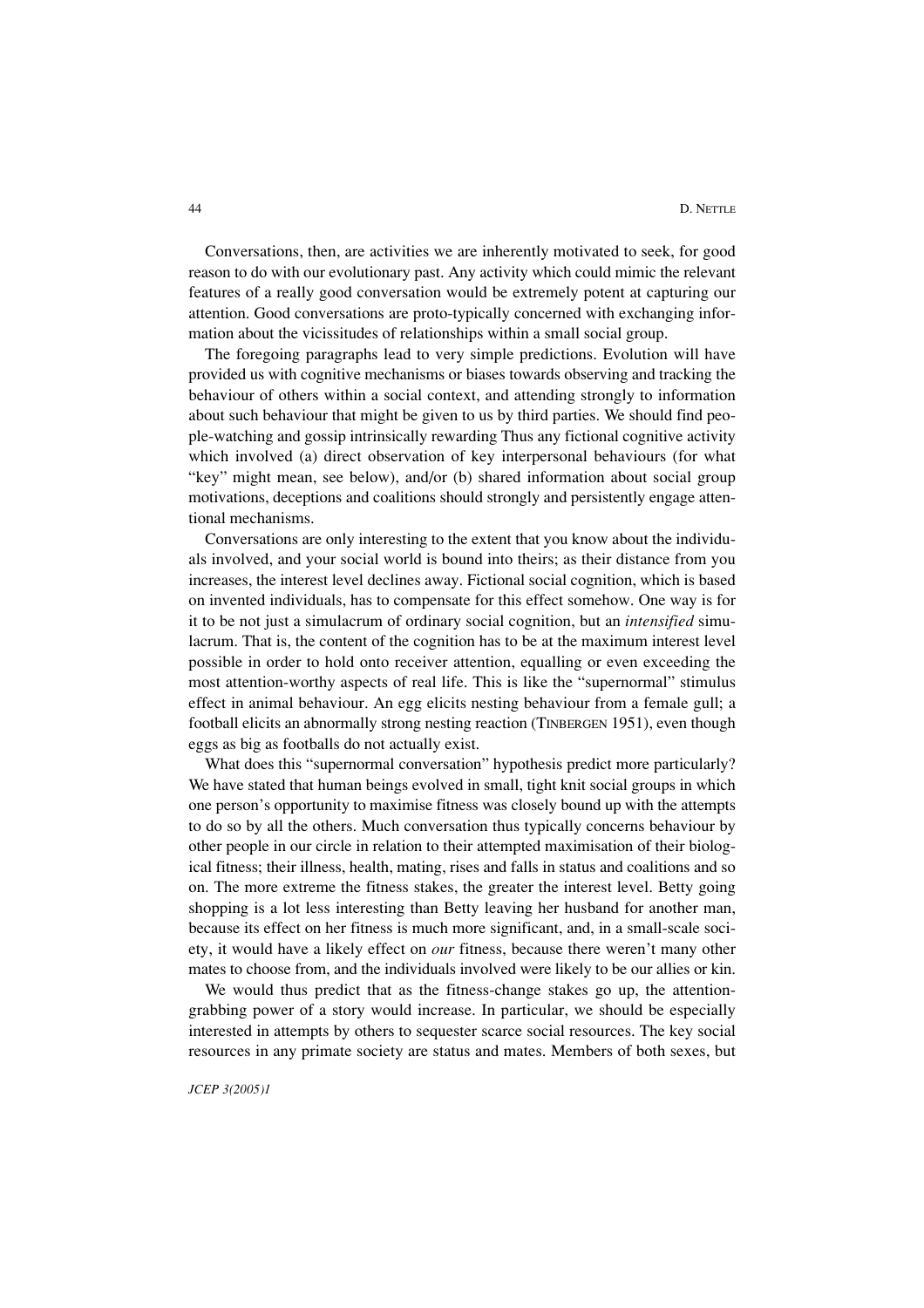males in particular, seek to maximise status with a combination of coalitional behaviour, deception, and direct physical confrontation. The way others around us are doing this is so important to us because status is inherently non-zero sum, and thus someone else's rise may be our fall. Potential mates are also limited in number, and so we should attend to who is looking like pairing off with whom. Thus, a supernormally interesting conversation would be one about status competition so severe it led to the death of one or more of the parties, and/or the process of pairing mates together in our immediate social group.

In a small-scale society, the attempts at fitness maximisation by one individual would be bound to impinge heavily on others, and this will bring about conflict. What is more, there can be conflict within one individual between the possible pathways for fitness maximisation. In primate societies, the ultimate goal of fitness maximisation decomposes into several distinct more proximate goals. At the most basic level, we can identify the following fundamental sub-goals:

- *1. Self-preservation.* An animal should stay healthy, which means being well fed and keeping away from fights and predators.
- *2. Mating.* An animal should seek to mate when opportune. Males need to ensure the fidelity from their females, in order to be sure of paternity, whereas in altricial species females need to secure post-reproductive investment from their males.
- *3. Status.* An animal should maximise its position on the status hierarchy, as this dictates access to mates, and resources in times of scarcity.
- *4. Coalition formation.* An animal should maintain its coalitions.
- *5. Kin.* An animal should protect the interests of its kin. (For a very similar list, see CARROLL 1999.)

All organic life involves trade-offs, and in primates these 5 goals are often in conflict, suggesting different strategies in the game of life. Should I seek the mate I want (2) even at the risk of physical danger (1) or the wrath of my friends (4)? Should I seek the alpha status position  $(3)$ , even at the expense of my kin  $(5)$ ? There is no definitive answer to these questions. The future can only be guessed at, and besides, the outcome of me choosing one course will depend on what everyone else decides to do. Thus the dilemma resonates ceaselessly; solutions can be guessed at but never known. These are the universal problematics of our order. Any primate should be interested in how other individuals solve them, for two reasons. First, it will have to solve them too, and seeing the result of someone else's negotiation of them might provide a partial model. Second, in the tight groups, the way one individual solves them will have direct effects on the fitness prospects of all the others too.

Given all these considerations, we can derive a design specification for a fictional form that would have an extremely strong intrinsic capture potential for human minds.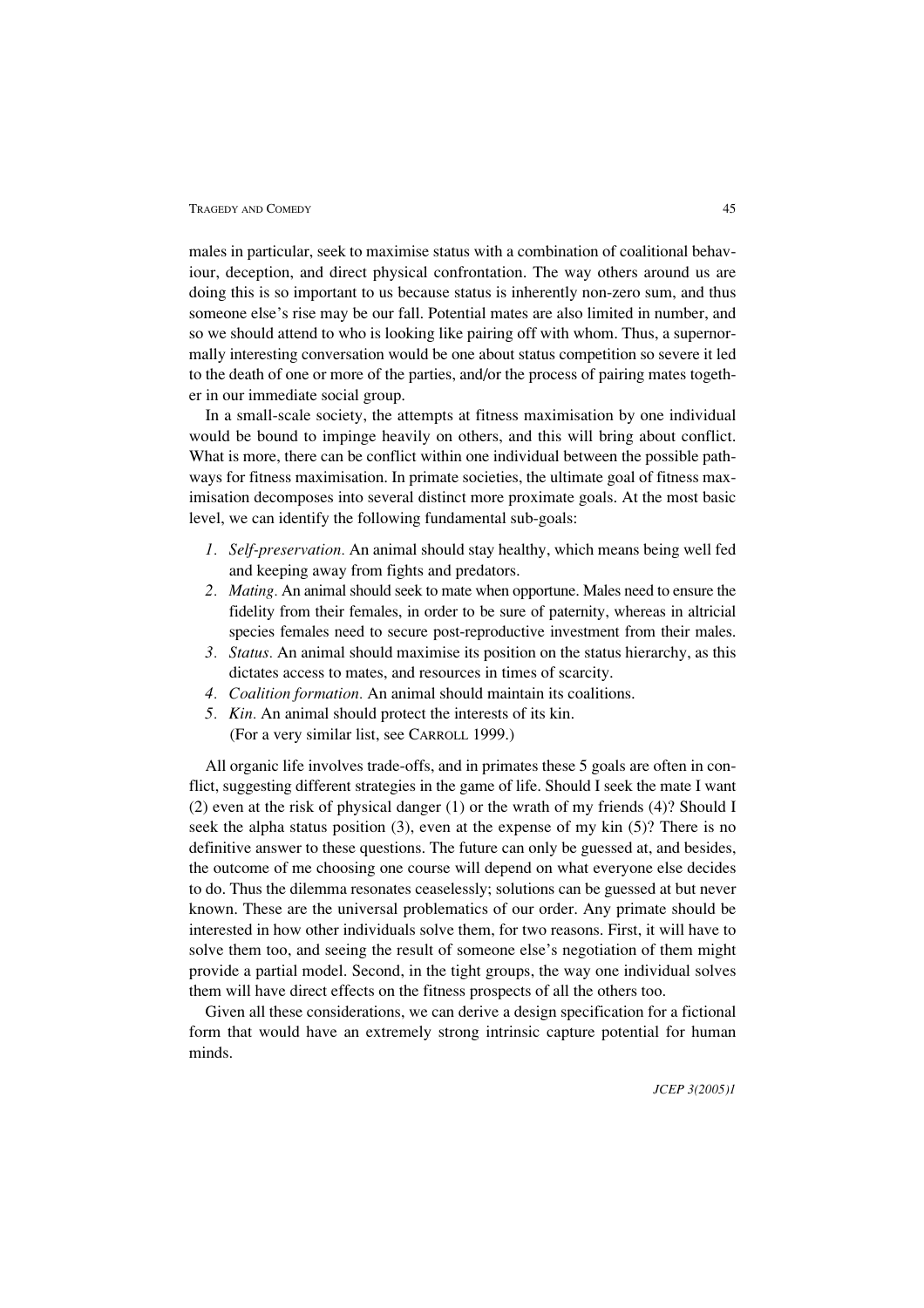- (i) It should essentially involve the observation and conveyal of social information about relationships within small tight groups similar to those typical of our species' natural behaviour.
- (ii) These *groups* should interact in smaller units with especially strong relationships *(cliques)*.
- (iii) The individuals involved should make attempts to maximise their biological fitness, with reference to goals 1–5 above.
- (iv) The more extreme the fitness stakes, the greater the intrinsic interest. The most significant domains are mate choice and status competition, and the extreme outcomes in these domains are mating and death.
- (v) The attempts by the protagonists to maximise their fitness will bring about conflict, either between different individuals, or between different sub-goals for one individual. The richer and more complex these conflicts, the more captivating the product will be.

In the next section, we search for a fictional form in Western culture that fulfils these criteria.

# **THE DRAMATIC MODE**

All tragedies are finished with a death All comedies are ended with a marriage – Byron, *Don Juan*

The dramatic mode is perhaps the dominant mode of fictional representation in Western culture. This was not always the case. As Aristotle argues in chapter 4 of the *Poetics,* the dramatic mode was developed in the 5th and 4th centuries BC in Greece, when the epic (story-telling) mode of performance was expanded to include more actors, who directly represented interactions in dialogue, rather than describing them. Once established, however, the mode has dominated the whole history of Western theatre, and subsequently film, television, and now interactive video gaming and other new media experiences. The essence of the dramatic mode is that characters in a story are directly impersonated (by actors), rather than being talked about by a narrator. Thus, drama is a mimetic art.

Dramatic modes have developed apparently independently in diverse cultures at diverse times. I make no argument that the dramatic mode is cross-culturally universal, or historically inevitable, or the only effective way of telling a story. Rather, I wish to argue that drama, as it has evolved in the West, has developed a set of structural features that make it enduringly powerful, and these features can be understood in terms of the adaptation of the genre to the evolved minds of the audience. Overlaid over these general tendencies, of course, there will be specific historical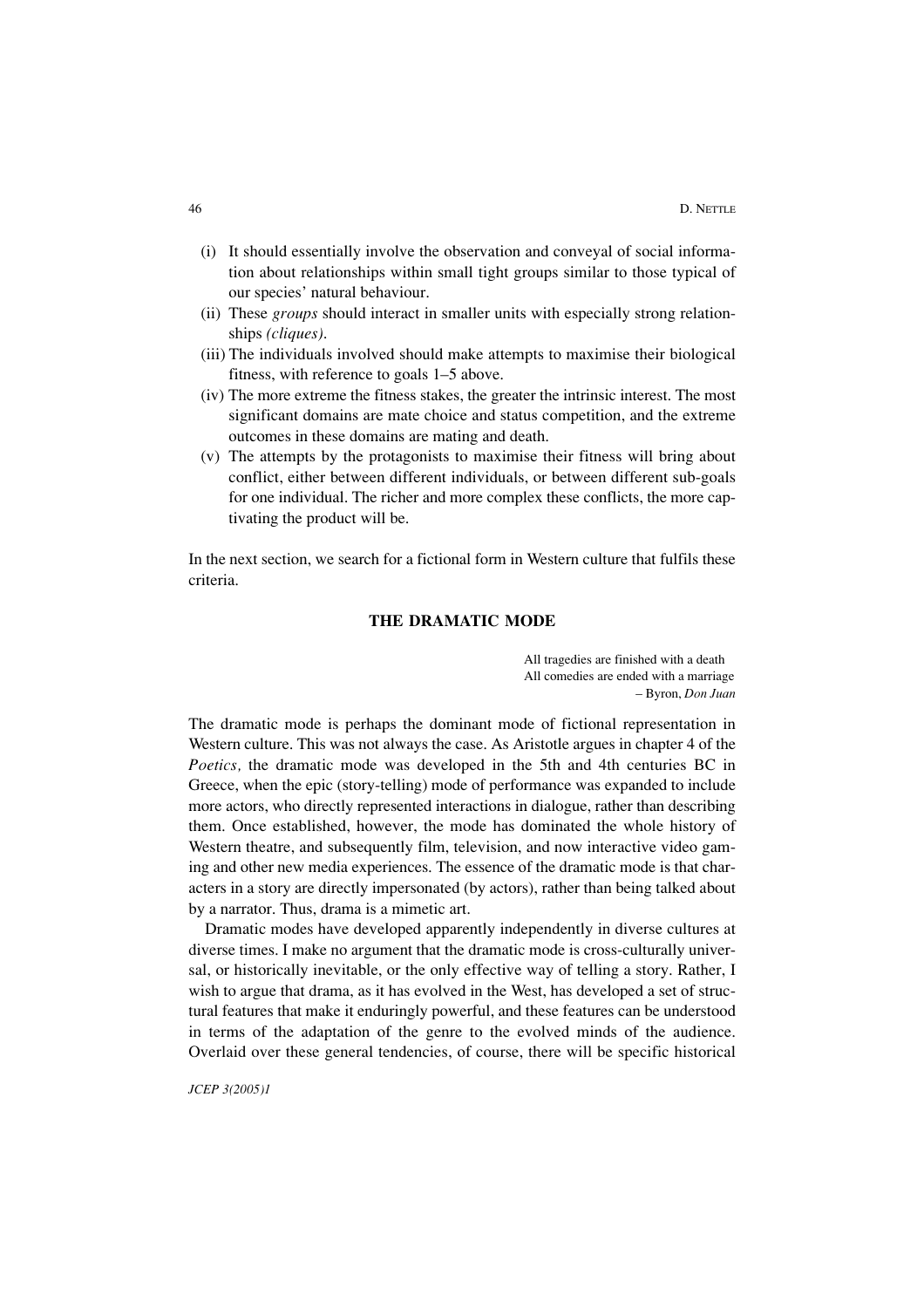factors that may explain the development of particular types or interpretations of dramas at particular times. But underlying these is a general attention-grabbing power of the dramatic mode that is probably universal.

Drama consists of the creation of a (fictional) tight-knit social group. The audience has the chance to directly observe social interaction, but also – usually – to be part of a conversation between the characters about what is going on within the group. The groups depicted, like real human social networks, typically consist of blood relatives, and coalitional cliques, and sometimes a few strangers. Characters have wants or objectives, and these belong ultimately to the set of basic motivations (1) to (5) (above). Often those wants conflict with those of the other characters (and other wants of the same characters), and the work of the play is to resolve those conflicts.

These characteristics already mean that dramatic presentations should have high attention-grabbing power for our evolved social cognitive mechanisms. Other features make this even more strongly the case. First there is the size and structure of the group. The number of characters in a drama rarely exceeds two or three dozen (see STILLER, NETTLE and DUNBAR [2003] for Shakespeare, for example). This is a number of the same order as an average person's close social network (HILL and DUNBAR 2003), so well within the number of relationships we are attuned to keeping close active track on. Within the group portrayed, characters either interact directly or are separated by at most one intermediate link in a chain of interaction. Thus, everyone is closely enough connected for their behaviour to influence everyone else's, and in particular for their fitness striving wants to cause non-zero sum conflict with those of others. This re-creates what surely must have been the situation of ancestral human societies. Most interestingly, the audience, necessarily, is directly connected to every character that appears on the stage. The audience often knows more about what is going to happen than any particular character, and, through devices such as asides and soliloquies, is the most informationally privileged member of the social group.

Second, the content of the conflicts depicted is such as to make them especially attention grabbing. Right from classical times, dramas have mainly been discussed in terms of two categories: comedies and tragedies. These categories apply fairly accurately for most dramas for the entire intervening 2500 years. Tragedies involve serious, often political, conflicts, usually leading to a negative outcome for the protagonist. Comedies typically involve conflicts that tend to the ridiculous and which are positively resolved. Thus, Byron's heuristic (quoted above) separates the two classes reasonably well. If there is marriage after the final death, it is usually a comedy, and if a death after the final marriage, usually a tragedy.

I will argue that tragedy and comedy quintessentially represent explorations of the domains of status competition (tragedy), and mate choice (comedy). Thus, they are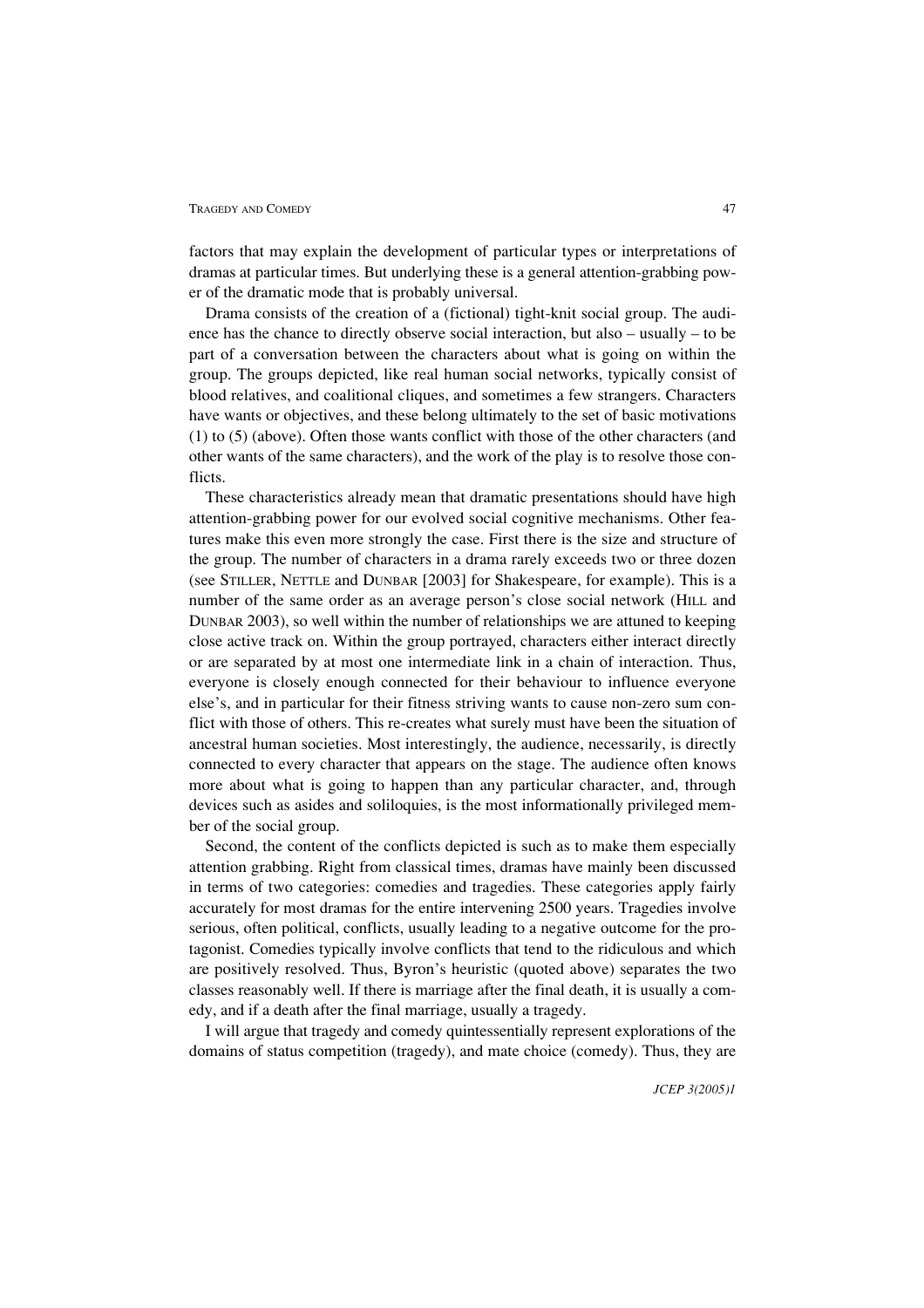the dramatic forms that fulfil feature (iv), above. Tragedies generally end with a death because that is the logical extreme fitness change that can arise from status competition. Comedies generally end with a marriage, because that is the key fitness-change event that can arise from mate choice procedures. These generalisations hold quite widely. However, the best way to demonstrate them is to take a concrete analysis of some representative plays. In the next two sections, I present such an analysis, taking two Shakespearean dramas, *Twelfth Night* (a comedy), and *Richard III* (a tragedy, for present purposes). Shakespeare has been chosen for several reasons. I will argue that the main lines of tragedy and comedy run all the way from classical theatre to contemporary cinema, and Shakespeare stands chronologically at the centre of this cultural history. He is also culturally at its centre too, as the dramatist whose works have been most performed and reinterpreted, not just in the land of his origin, but all over the world (BATE 1997). Almost any Shakespearean (or other) play could be analysed in the manner presented here, but these are two particularly interesting examples.

The technique of analysis is to show how the play can be understood in terms of (a) desires by different characters to maximise their biological fitness by either mating, status enhancement, coalition building, or kin nepotism; (b) the conflict engendered by different characters' conflicting fitness desires; (c) some kind of structural perturbation of the matrix of fitness desires that allows the conflict to be overcome; and (d) extreme changes in biological fitness as the outcome of the action.

# **TWELFTH NIGHT**

*Twelfth Night* (1600–1602) is the story of two twins, Sebastian and Viola, who are washed up in a strange country by a shipwreck. In that country is a noble lady, Olivia, who is wooed by the local Duke Orsino, and also by a clownish knight Sir Andrew Aguecheek. Aguecheek is a close friend of Olivia's cousin Sir Toby Belch. One of Olivia's servants, Malvolio, is also in love with her.

Viola, alone in a strange country, adopts male disguise, and passing herself off as a boy called Cesario, is employed by Orsino as a servant. In the course of her duties carrying messages between Orsino and Viola, both Viola (thinking she is a young man), and Orsino (detecting her feminine qualities) are smitten with her. The love knot is untied when Sebastian, her male twin, turns up, since she can now reveal her true sex and marry Orsino, whilst Sebastian is only too happy to marry Olivia. In a sub-plot, Belch and Malvolio vie for status within the household and Malvolio goes away, having been shamed in a plot devised by Sir Toby Belch and the servant girl Maria. Maria impersonates Olivia's hand-writing to trick Malvolio, and Belch is so impressed that he marries her.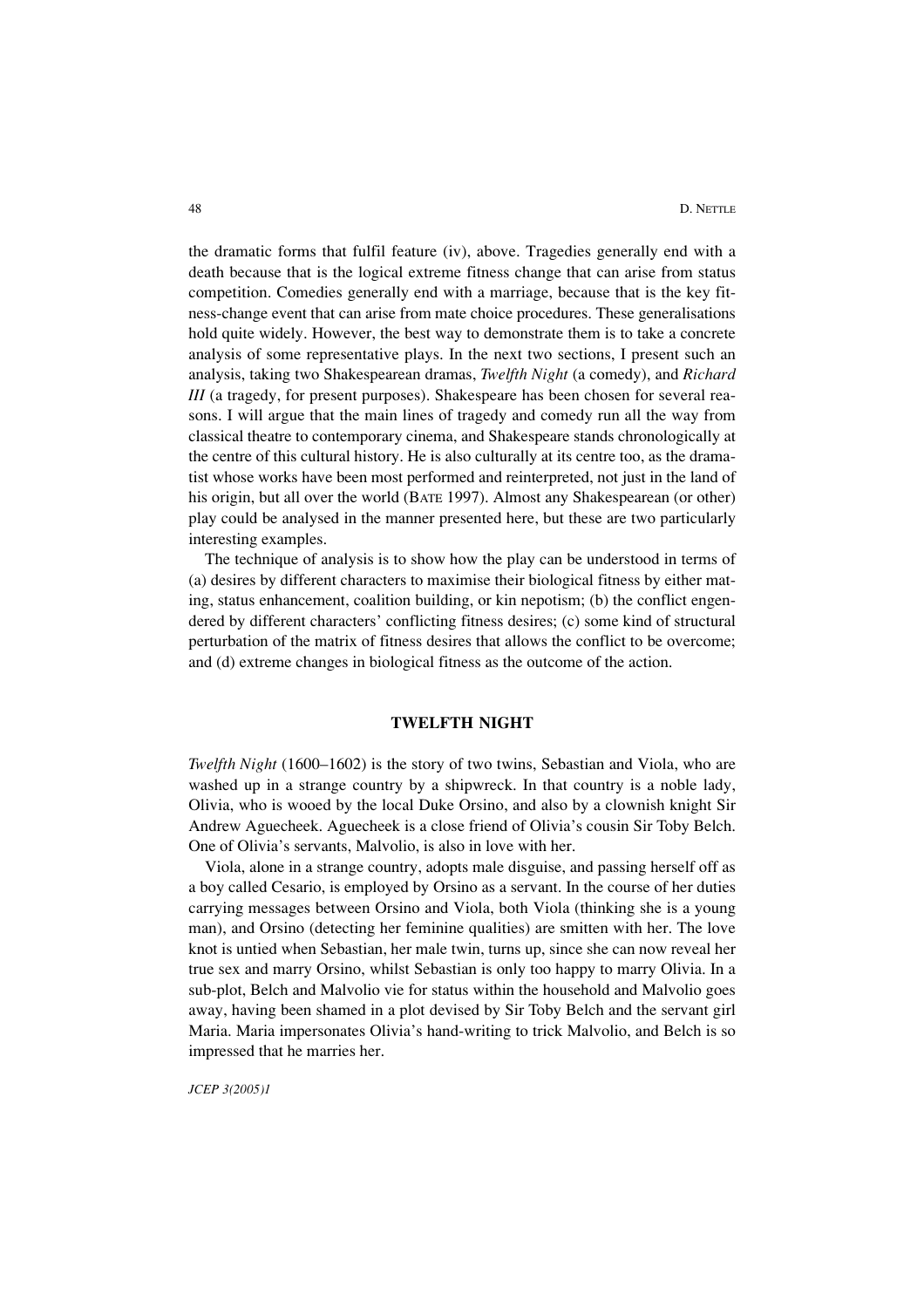We can express the structure of *Twelfth Night* in terms of a number of heavily interlocked fitness volitions. Orsino wants to marry Olivia. Olivia wants to marry Viola (as Cesario), and Viola wants to marry Orsino. This is the interlocked fitness dilemma at the heart of the main plot. The characters in a small group have nonsymmetrical mate choice preferences, as a result of which nobody can mate despite the availability of potential mates of both sexes. Meanwhile, in the sub-plot of lower ranking individuals, both Sir Andrew Aguecheek and Malvolio also want to marry Olivia. In Malvolio's case it is one strand is his attempt to rise in status, vis-à-vis Sir Toby Belch. Sir Andrew Aguecheek is a natural coalitionary partner for Belch in his battle against Malvolio, for he is spurred on by the thought of access to Olivia, and the Belch-Aguecheek coalition is naturally inimical to Malvolio's status and mating interests. Maria for her part wants to marry Belch, but is of lower status than him and thus needs to prove herself to do so.

This interlocked structure is completely irresolvable without some perturbation or transformation of the matrix. A list of the main fitness volitions is shown in *Table 1*. For each, I have specified the agent, the action (in terms of the fundamental motivations, 1–5, above), and the other individuals implicated. I have also specified which of the other actions provide an obstacle to each other. The ten listed would seem to be the primary ones; secondary issues follow, such as Olivia's conflict over whether to throw Belch out; on the one hand he is an obstacle to her match with Viola as Cesario, on the other he is kin.

|    | Agent        | Action        | Target           | Obstacle or counterpoint |
|----|--------------|---------------|------------------|--------------------------|
|    | Orsino       | Mating        | Olivia           | $\overline{c}$           |
| 2  | Olivia       | Mating        | Viola as Cesario | 3                        |
| 3  | Viola        | Mating        | Orsino           |                          |
| 4  | Aguecheek    | Mating        | Olivia           | 2                        |
| 5  | Malvolio     | Mating        | Olivia           | 2                        |
| 6  | Malvolio     | <b>Status</b> | Belch et al.     | 7                        |
| 7  | <b>Belch</b> | <b>Status</b> | Malvolio         | 6                        |
| 8  | <b>Belch</b> | Coalition     | Aguecheek        | 4, 6                     |
| 9  | Maria        | Mating        | <b>Belch</b>     | Low status               |
| 10 | Sebastian    | Mating        | Olivia           | 2                        |

*Table 1.* Structure of interlocking fitness volitions in *Twelfth Night*

The work of the plot is to transform the matrix structurally, so that each of the ten actions is either achieved or becomes definitively impossible, resulting in change in status and fitness for the relevant characters. In fact, with remarkable economy, only two transformations are needed to do this. The first is the substitution of Sebastian for Cesario. The offstage narrative of the twins and the shipwreck allows this exchange of targets at the heart of the resolution: one person (Viola) who can logically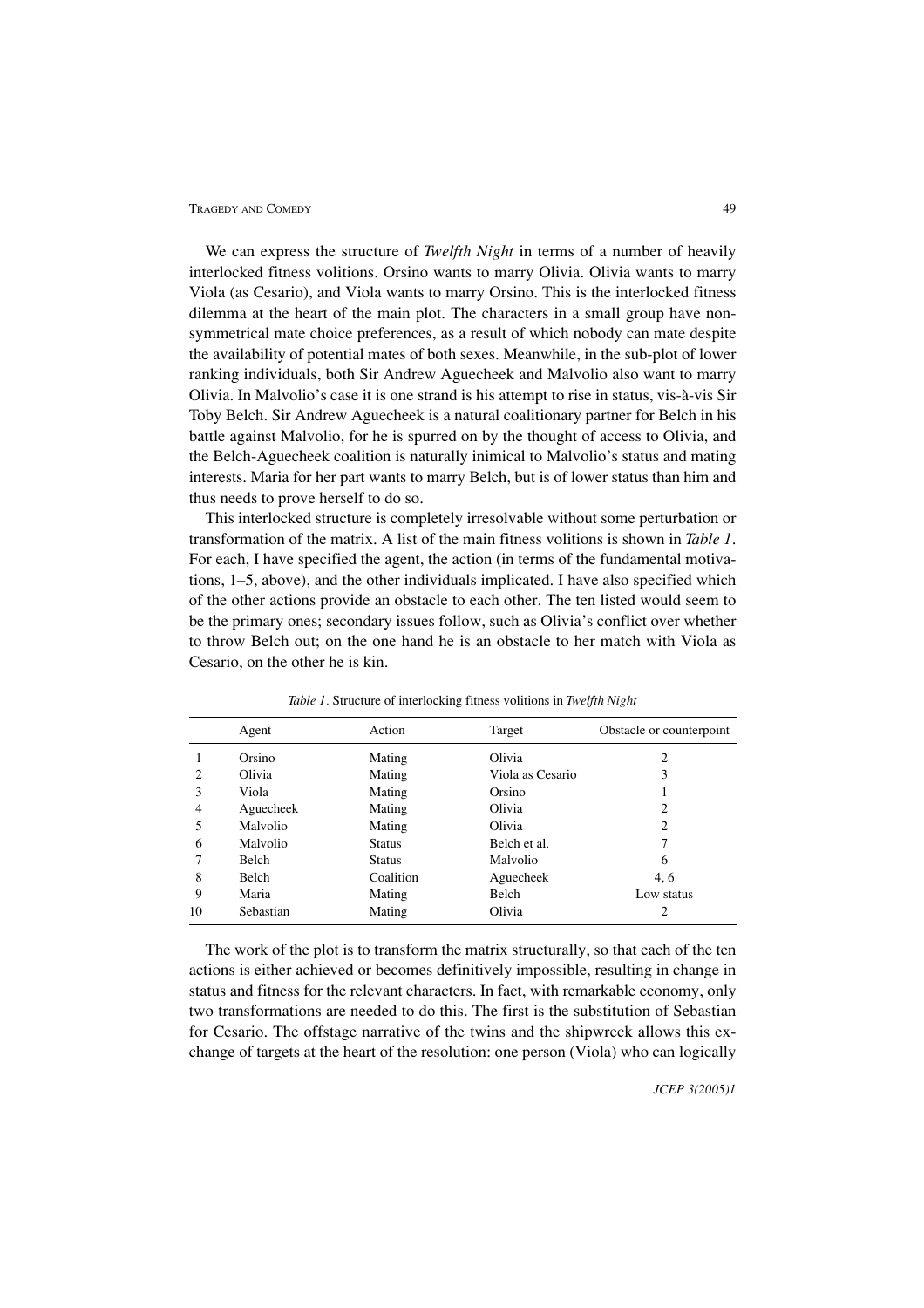only be of one sex and marry one spouse, is replaced by a pair of twins, one of each sex, who can take two spouses. Olivia's marriage to Cesario/Sebastian is now unblocked, and Aguecheek's, Malviolo's and Orsino's suits made impossible (Belch's coalition with Aguecheek is now destroyed too). Once Sebastian replaces Cesario, Viola can reveal her true identity and actions 1 and 3 can be fulfilled. The third transformation is the successful impersonation of Olivia's handwriting by Maria. This allows Belch to triumph over Malvolio; Maria thus rises in Belch's esteem to the point where he marries her.

Thus, in a very simple way, all ten volitions are resolved. The play ends with three weddings as the characters whose fitness has increased cement the bond, and the characters whose fitness has fallen disperse (Malvolio, Aguecheek). The play's particular strength is cramming a maximal richness of conflicting actions into a small group, and resolving them by a remarkably simple set of contrivances.

Shakespeare's comedies all have essentially similar structures; a central set of potential couples (2 in *A Midsummer Night's Dream* and *Much Ado about Nothing,* 4 in *Love's Labour's Lost,* and so on) and related mating motivations, obstacles or confusions in the path of these, and structural transformations of the network which unblock the matrix of desire. The result is always a marriage, be it double, triple or quadruple. And this pattern continues into contemporary culture, with romantic movies such as *When Harry Met Sally* and *Four Weddings and a Funeral* concerning the playing out of the dynamic of mate choice, finally resolving in a wedding or mating.

### **RICHARD III**

*Richard III* (1592) is the story of the rise and fall of Richard, Duke of Gloucester, who was King Richard III of England from 1483 until his death in 1485. It is the fourth and final part of a series of plays that tells the story of the Wars of the Roses and civil strife of England beginning in 1485. Since the play is based on historical events and non-fictional sources, it is usually classified as a history, distinct from the tragedies such as *Othello* and *Hamlet*. However, *Richard III* and several other of the history plays exemplify well the main features of tragedies, and so we will consider it as such for present purposes.

The play is dominated by one of Shakespeare's most memorable central characters, and equally dominated at a structural level by a single fitness volition: Richard, Duke of Gloucester's desire for status (exemplified, as so often in Elizabethan drama, by the crown of the kingdom). The play can be seen as the tale of four high status men. Henry VI, the former king whose clan was deposed by Richard's, is already dead by the time the action of the play begins, but his presence lives on, as we shall see. Edward IV, Richard's older brother, is on the throne at the beginning of the play.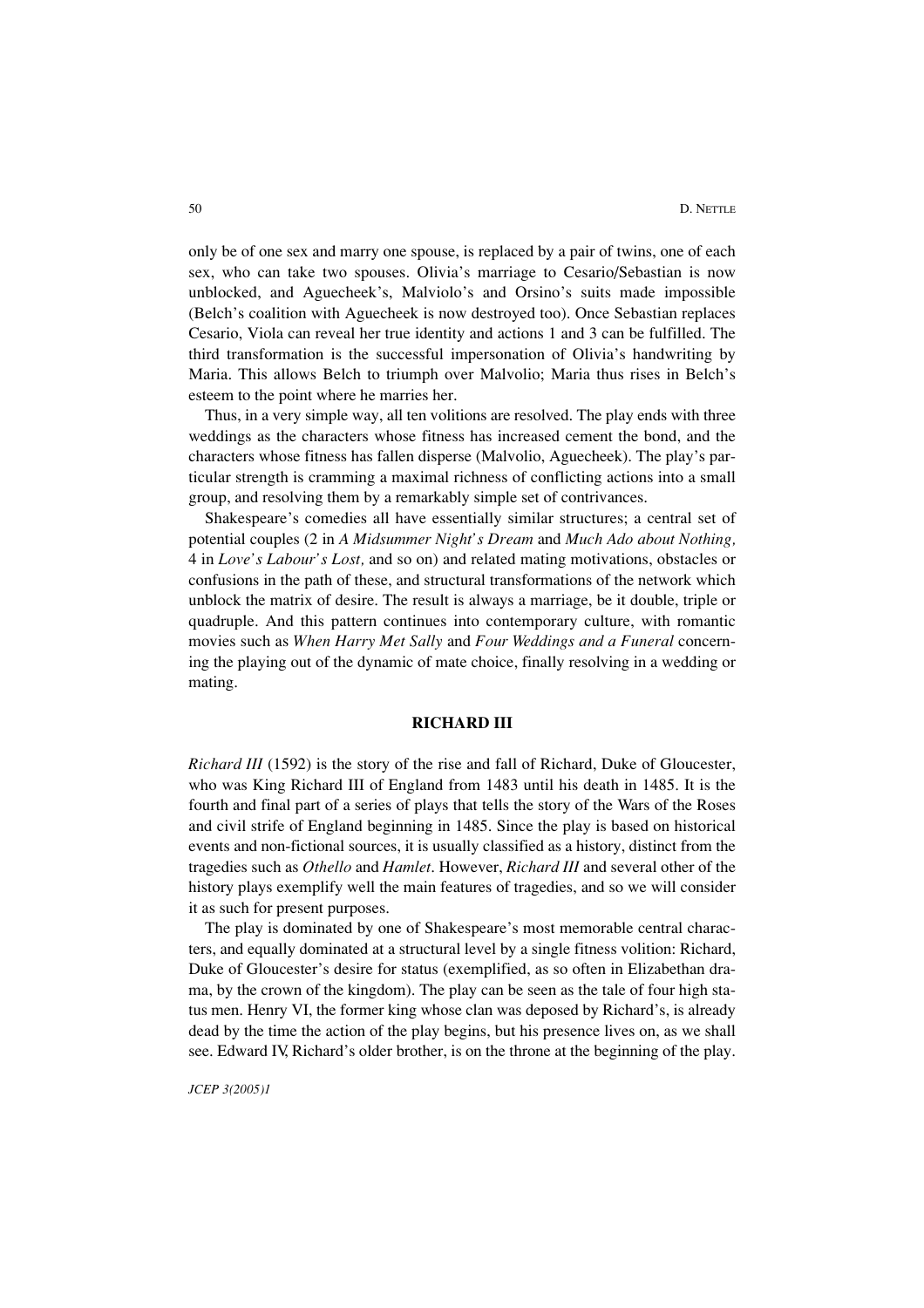Richard becomes king by the middle of the play, and Henry of Richmond becomes King Henry VII in the denouement.

Richard faces a trade off amongst competing motivations. His fitness could be enhanced by becoming king. He has already played a key role in the destruction of the Lancastrian clan, and the placing of a Yorkist (his own brother) onto the throne. Now there are few individuals ahead of him in succession. The problem is that they are his own older brothers, Edward IV and the Duke of Clarence, and their children. Thus, a kin protection motivation is finely balanced by status enhancement one.

There is no universal solution to such dilemmas, and drama represents to some extent the playing out of different possible strategies. The theory of kin selection does not predict that individuals will never harm kin; only that they will only do so if the benefit is very great, which in the case of the crown, it is. One could envisage a continuum of responses from giving the kinship motivation greatest weight, to giving it least. Richard's strategy represents the latter extreme, perhaps, as often suggested by characters' own understandings, pathologically so. Richard's strength of will is the central motor of what happens.

Richard's rise and fall can be plotted in terms of support networks. Across the primate world, a subordinate will usually require coalition partners to displace a dominant male. The extent to which others can be recruited to such a coalition depends on what is on offer; if they can be made to believe their fitness will be enhanced in the process, they will join. At the beginning of the play, Edward IV has an impressive support network in his new role of king; not only his own brothers, Clarence and (as he thinks) Richard, but his wife Elizabeth and her extensive kin (Rivers, Vaughan, Grey, Dorset), as well as the high-ranking professional politicians (Buckingham, Stanley, Hastings). The only dissenters are represented by the young widow Anne and the former Lancastrian queen Margaret. They are the members of the former king Henry VI's support coalition who have not been successfully drawn on board by Edward.

Richard's action is twofold; he mops up Henry VI's residual coalition by marrying the deceased king's widowed daughter-in-law Ann. Ann can be little enthused by the prospect, but since the fall of the Lancastrians she is left utterly without a support network. Richard's offer may be her least bad option. Richard also sets out to destroy Edward's coalition by building up his own. He first uses machinations to engineer between Edward and Clarence a mistrust that leads to Clarence's execution without Richard seeming to be implicated. Edward's subsequent shock at having so violated his kin-protection drives without fully meaning to leads to his death. The natural succession would pass to Edward's children, but they are still too young to maintain dominance. In the vacuum, Richard picks apart their father's coalition. Buckingham is lured by promise of an estate under the new order. Hastings is sounded out for a similar defection, but, seeming unwilling, is hastily executed. Rivers,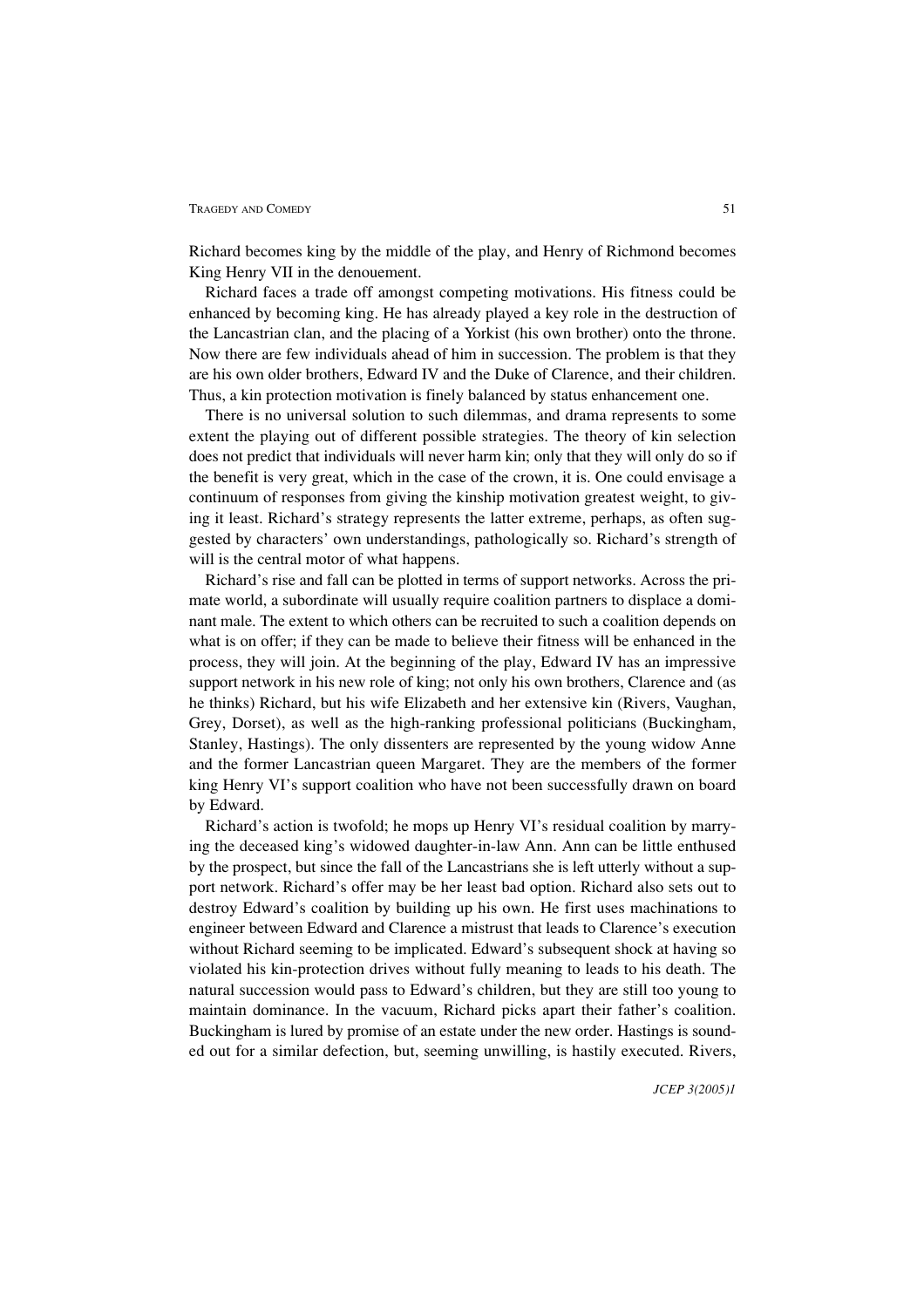Vaughan and Grey (but fatefully for Richard not Dorset) are executed on trumped up charges.

Thus by the middle of the play, the young sons of Edward IV, too insubstantial to maintain dominance without a support network, are completely lacking a coalition, and are marginalised and eventually killed. Richard has assembled Ann and Buckingham and a host of lower ranking nobles and political groups, and has removed opponents like Hastings from the picture. However, Richard's one-sidedness in pursuit of his status enhancement, which has been his strength in ascent, becomes his flaw. Coalitions can only be maintained by reciprocity. Despite becoming king, Richard fails to deliver Buckingham's bait of material enhancement. Buckingham flies to the young duke of Richmond, as does Dorset, whose own social network has been massacred by Richard. Richmond's support network grows. Stanley would defect, but Richard holds his son hostage, thus binding Stanley unwillingly into the coalition by his own kin-protection motivation. Richard relies on lower and lower ranking allies to do his purposes, and in desperation now tries to recruit Elizabeth, who holds him off whilst actually supporting Richmond.

The final battle at Bosworth field is essentially a formality; the structural work of the drama has been done by the changing composition of the different support networks through time *(Table 2)*. Richard III has often been seen as a study of the tyrannical individual, informing, for example, Brecht's study of Hitler in *The Resistible Rise of Arturo Ui,* but it can equally be seen as an exploration of the dynamics of social coalitions. An individual can rise in status to the extent he is adept at creating a coalition, by playing on the fitness, kinship and self-protection motivations of others; but his status cannot be maintained unless he is also adept at keeping the coalition going, through reciprocal reward of his partners. Betrayals and failed promises come, quite literally, back to haunt Richard, and in end, the quality and weight of the social coalition is always the determinant of the outcome. As before, the changes of state explored in the play are the logical maxima on the dimension of the action; kingship, which is maximal conceivable status, or death.

The path of Richard III up, and then down, the status-fitness hierarchy is an exemplar of a clear model that runs through all of Shakespeare's history plays, and many of the tragedies (indeed some of the comedies too, such as *As You Like It* and *The Tempest*). It is what Jan KOTT calls the 'grand mechanism' of history (KOTT 1974). One man struggles to reach the top; he does so by a combination of direct power and coalition; in turn he is displaced by the next generation coming up behind. We hope that a more peacable social order will descend on us; that coalitions and consensus will hold ambition at bay, but there is a gap between what we might hope for, the fragile and cherished good of cooperation, and what happens. It is never long before the next challenge, be it battle or murder or rebellion, comes along.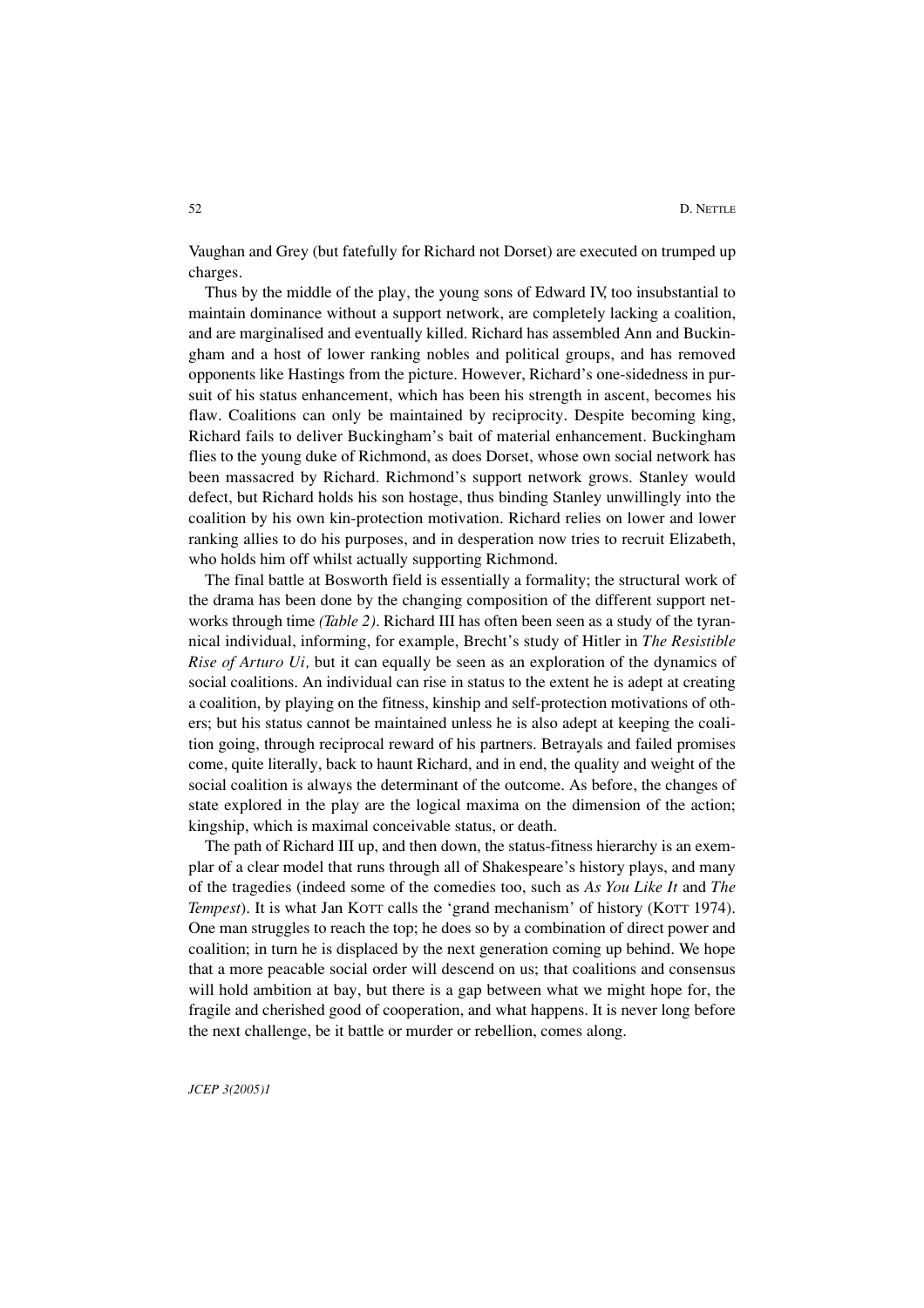| Act one               |                               |                              |                   |
|-----------------------|-------------------------------|------------------------------|-------------------|
| Henry VI <sup>†</sup> | Edward IV§                    | Richard                      | Richmond          |
| Margaret              | Clarence                      | Hired thugs                  | Margaret          |
| Ann                   | Buckingham                    |                              |                   |
|                       | Hastings                      |                              |                   |
|                       | Stanley                       |                              |                   |
|                       | Queen Elizabeth               |                              |                   |
|                       | Rivers                        |                              |                   |
|                       | Vaughan                       |                              |                   |
|                       | Dorset                        |                              |                   |
|                       | Grey                          |                              |                   |
|                       | Young princes<br>Minor nobles |                              |                   |
|                       |                               |                              |                   |
| Acts two-four         |                               |                              |                   |
| Henry VI <sup>†</sup> | Edward IV†                    | Richard§                     | Richmond          |
|                       |                               | Ann                          | Margaret          |
|                       |                               | Buckingham                   |                   |
|                       |                               | Stanley                      |                   |
|                       |                               | Mayor and citizens           |                   |
|                       |                               | Minor nobles and hired thugs |                   |
| Act five              |                               |                              |                   |
| Henry VI <sup>+</sup> | Edward IV <sup>+</sup>        | Richard†                     | <b>Richmond</b> § |
|                       |                               | Minor nobles and hired thugs |                   |
|                       |                               | Dorset                       |                   |
|                       |                               |                              | Buckingham        |
|                       |                               |                              | Elizabeth         |
|                       |                               |                              | Stanley           |
|                       |                               |                              | Margaret          |
| † Dead§               |                               |                              |                   |
| King                  |                               |                              |                   |

*Table 2.* Support coalitions in *Richard III*

# **FROM DIONYSUS TO DIE HARD: UNDERNEATH NEW CULTURE LIES OLD PSYCHOLOGY**

Lechery... still wars and lechery. Nothing else holds fashion. – Shakespeare, *Troilus and Cressida*

We have seen how the evolutionary principles expounded in section 2 compellingly apply to a representative comedy (section 4) and a tragedy (section 5). Comedy centrally concerns the procedure of pairing up sexually eligible individuals within a small group to everyone's satisfaction. Its denouement is therefore marriage. Tragedy essentially involves competition for status within a social group; it may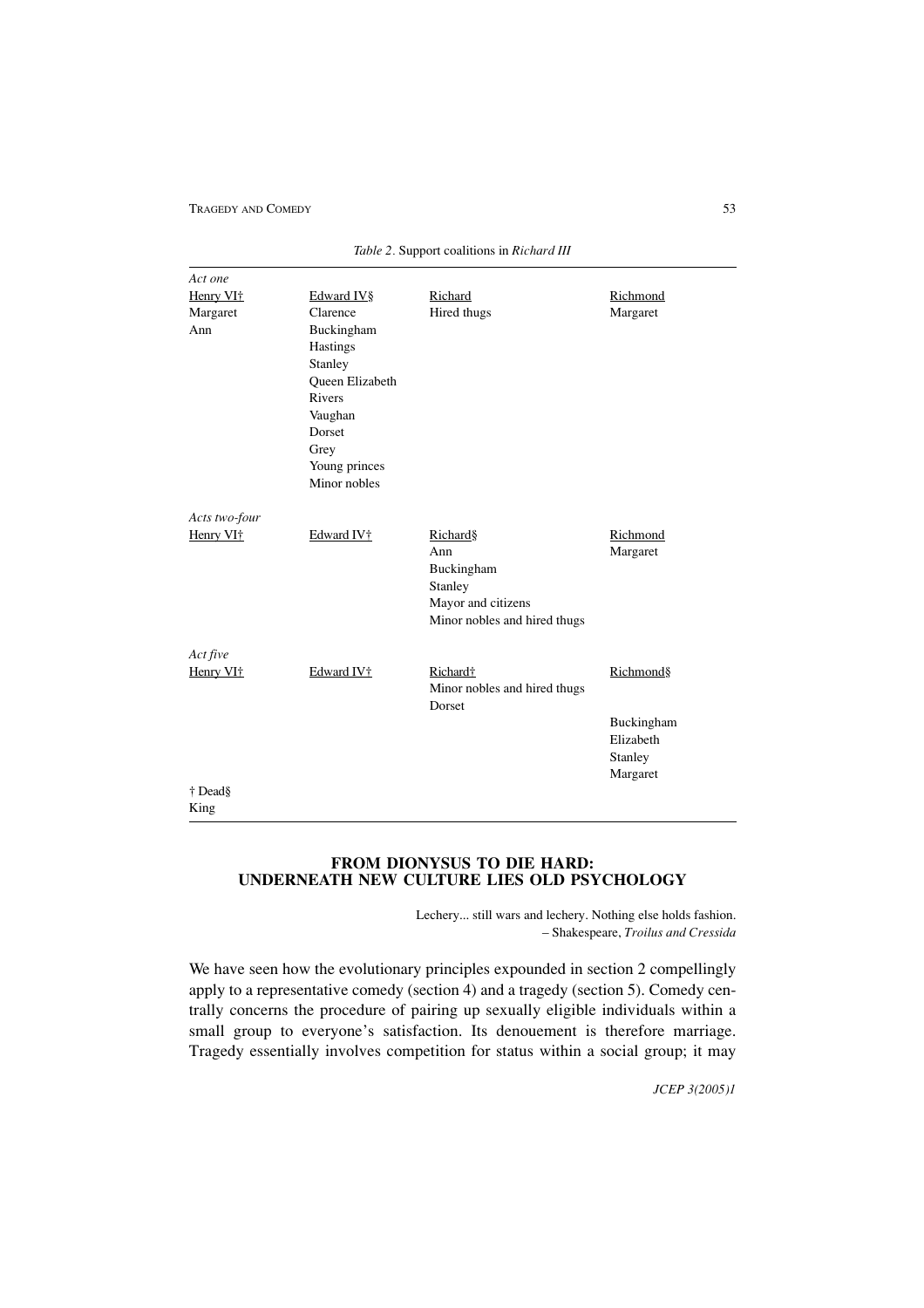involve the attainment of dominance, perhaps temporarily, but its logical outcome is death. Both forms have high intrinsic attention-grabbing power because they are intensified conversations in the social domains that, because they affect our fitness most, we are most interested in. Independent evidence for this cognitive bias comes from the newspapers, which are full of stories of bitter rivalry, and the mating game.

It is beyond the scope of this paper to show that similar analyses can be applied to tragedy and comedy of different historical periods, or different cultures, though these are important researches to begin. Suffice it to say that the modern romantic comedy and action film are astonishingly directly related to *Twelfth Night* and *Richard III*. The classification should perhaps be a little more complex than I have presented here (NETTLE 2004). In fact, there would seem to be four key types of dramatic plot *(Table 3)*. As well as the question of whether the central fitness action is the mating game or status competition, there is the question of whether the ultimate change in fitness for the characters with whom the audience is most allied is positive or negative. Thus, a mating game with positive fitness outcomes is a comedy, like *Twelfth Night* or *Four Weddings and a Funeral,* whereas a mating game with negative fitness outcome is a love tragedy, like *Romeo and Juliet,* or *Hedda Gabbler*. A status game with positive fitness outcome for the central character is a heroic, like *Die Hard* or *Henry V*. A status game with negative fitness outcome is a tragedy, like *Othello* or *Taxi Driver*.

|                  | Resolution                                         |                                     |  |
|------------------|----------------------------------------------------|-------------------------------------|--|
|                  | Negative                                           | Positive                            |  |
| Central Conflict |                                                    |                                     |  |
| Status           | Tragedy<br>e.g., Richard III<br><b>Taxi Driver</b> | Heroic<br>e.g., Henry V<br>Die Hard |  |
| Mating           | Love tragedy<br>e.g., Romeo and Juliet             | Comedy<br>e.g., Twelfth Night       |  |
|                  | Hedda Gabbler                                      | When Harry Met Sally                |  |

*Table 3.* The four-fold classification of dramas (NETTLE 2004)

It is remarkable how many dramas, from any historical era, can be fitted easily into one of the four cells in this matrix. Of course, some have elements of several cells, and great art often exhibits a constantly shifting perspective (for example, back and forth between positive or negative as the audience's allegiances change). Nonetheless, the typology appears compelling.

The purpose of this paper has not been to argue that the dramatic mode, or comedy and tragedy, are in any way innate or direct products of our evolved psychology.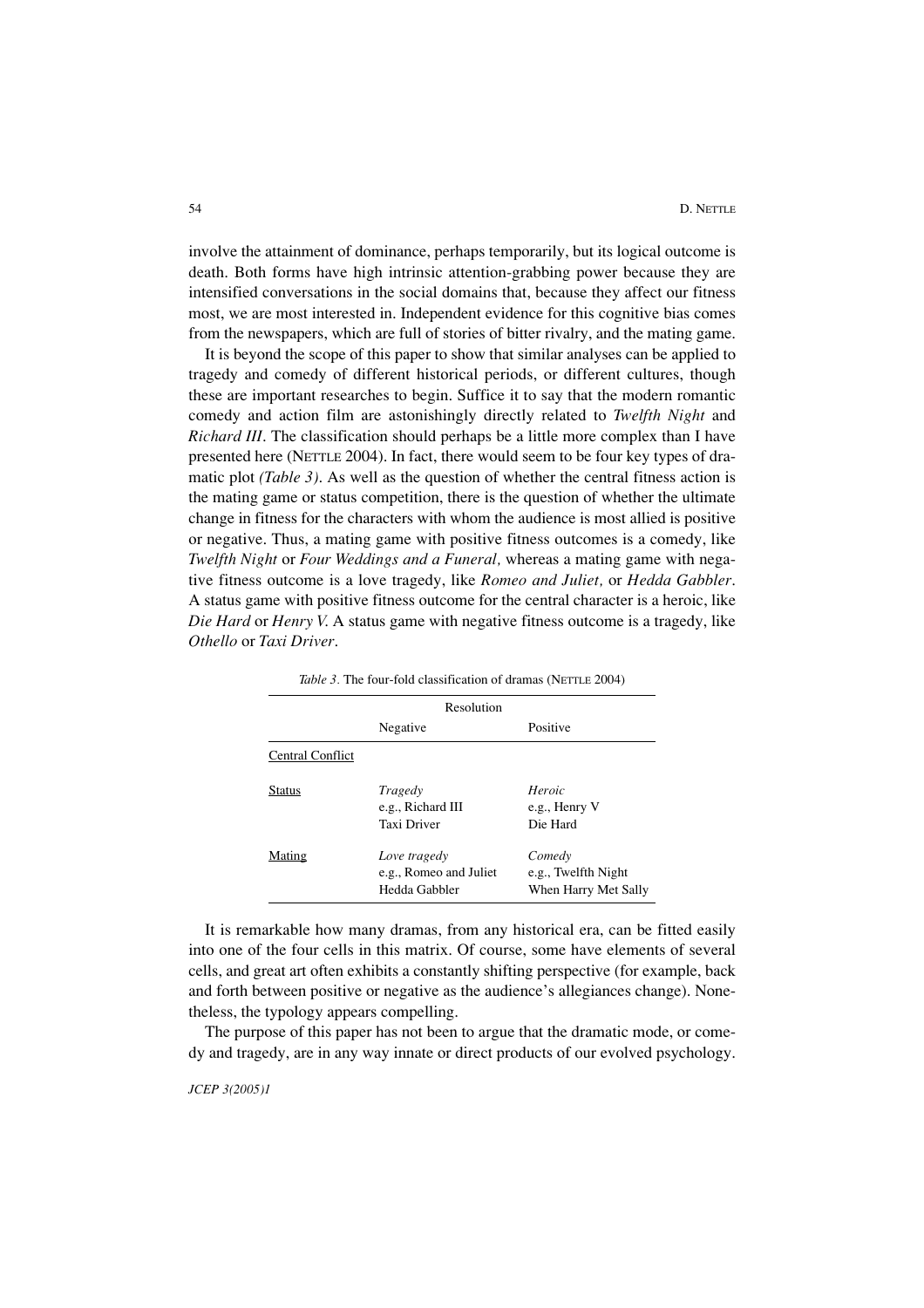They are social constructions with a particular historical origin and cultural history. Instead, the argument has been that that fictional representations must compete to garner human attention, and this influences the way that cultural traditions, drama in this case, evolve. It follows from what we know about the human mind that social information will have high attention-grabbing potential, and in particular information about how others in the social group around us are trying to maximise their fitness. Dramas appear well designed by cultural evolution to exploit this underlying psychology. Love and status in those around us are two enduringly interesting features of human interaction, and, because of this, millennial persistence of the comic and tragic forms is no surprise.

### **REFERENCES**

- AIELLO, L. C. and WHEELER, P. (1995): The expensive tissue hypothesis. Current Anthropology, 36, 199–211.
- AUNGER, R. (ed.) (2000): Darwinizing Culture: The Status of Memetics as a Science. Oxford: Oxford University Press.
- BARTHES, R. (1974): S/Z. New York: Hill and Wang.
- BATE, J. (1997): The Genius of Shakespeare. London: Macmillan.
- CARROLL, J. (1995): Evolution and Literary Theory. Columbia: University of Missouri Press.
- CARROLL, J. (1999): The deep structure of literary representations. Evolution and Human Behavior, 20, 159–173.
- DENNETT, D. (1990): Memes and the exploitation of the imagination. Journal of Aesthetics and Art Criticism, 48, 127–135.
- DUNBAR, R. I. M. (1988): Primate Social Systems. London: Chapman and Hall.
- DUNBAR, R. I. M. (1993): Coevolution of neocortical size, group size and language in humans. Behavioural and Brain Sciences, 16, 681–735.
- DUNBAR, R. I. M., MARRIOTT, A. and DUNCAN, N. D. C. (1997): Human conversational behavior. Human Nature – an Interdisciplinary Biosocial Perspective, 8, 231–246.
- GARDNER, H. (1972): The Quest for Mind: Piaget, Levi-Strauss, and the Structuralist Movement. New York: Random House.
- GOTTSCHALL, J. (2001): Homer's human animal: Ritual combat in The Iliad. Philosophy and Literature, 26, 278–294.
- GOTTSCHALL, J. and WILSON, D. S. (eds) (2005): Literature and the Human Animal. Evanston, IL: Northwestern University Press.
- HILL, R. A. and DUNBAR, R. I. M. (2003): Social network size in humans. Human Nature, 14, 53–72.
- KEVERNE, E. B., MARTENSZ, N. and TUITE, B. (1989): Beta-endorphin concentrations in cerebrospinal fluid in monkeys are influenced by grooming relationships. Psychoneuroendocrinology, 14, 155-161.
- KOTT, J. (1974): Shakespeare our Contemporary. New York: W. W. Norton.
- KUDO, H. and DUNBAR, R. I. M. (2001): Neocortex size and social network size in primates. Animal Behaviour, 62, 711–722.
- LEVI-STRAUSS, C. (1967): Structural Anthropology. New York: Anchor Books.